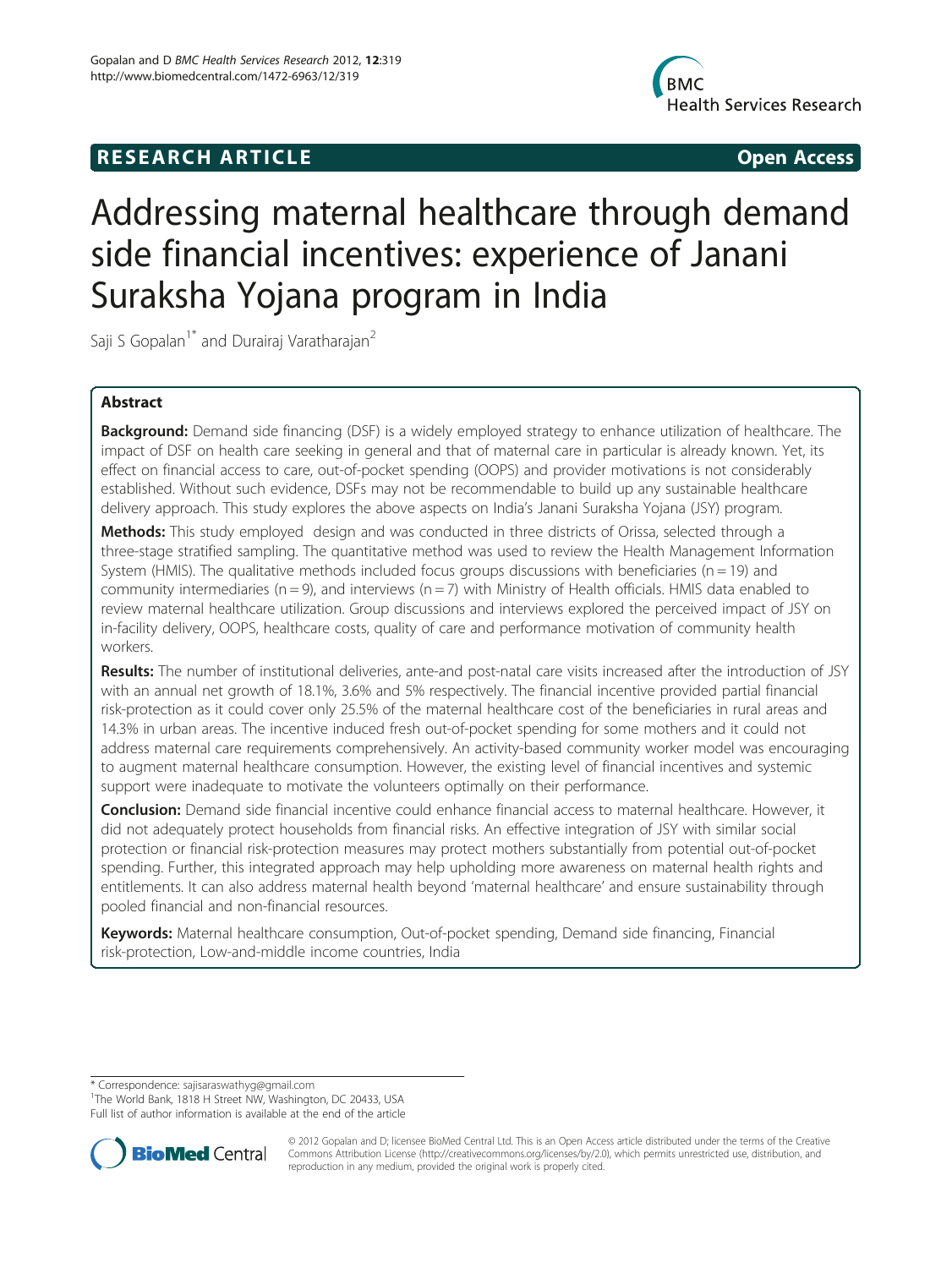## **Background**

Demand side financial incentive (DSF) is a form of subsidy and it directly provides purchasing ability to consumers on certain publicly provided goods such as health and nutrition [[1\]](#page-9-0). DSF introduces two key changes in the public financing of such goods and services [[1\]](#page-9-0). First, it entitles the government to be a supplier of purchasing power to consumers instead of being a direct service provider. Secondly, it tunes financing as 'output-based' than 'input-based' and hence links the subsidy or its objective with the beneficiary. DSF's importance primarily lies on its scope to integrate various human development approaches and advance individual and societal capabilities. Under DSF, overall human development occurs as it addresses populations' social, environmental and economic risks or vulnerabilities [\[2](#page-9-0)].

In health sector, DSF has a possible role in the delivery of certain sub-optimally and inequitably consumed services (e.g. maternal care) and betterment of unmet health behaviors [[3](#page-9-0)–[5\]](#page-9-0). DSF operates on the principal-agent theory, where the principal (government, donor or community) transfers funds to an agent (consumer) conditional on a defined action [\[6](#page-9-0)]. Primarily it caters to underserved areas, populations and services [\[6\]](#page-9-0). Its underlying principle is to synergize the supply-and demand-sides through additional demand generation and supply strengthening [\[4](#page-9-0),[7\]](#page-9-0). Thus, DSF links various supplyand demand-side measures (e.g. service provision and community awareness) with differential financing approach [[3,7](#page-9-0)]. It also harnesses the private sector potential and promotes innovative pooling and transfer of funds. As of now, among the various health needs, DSF has predominantly focused on millennium development goals (MDG) [\[7\]](#page-9-0).

## Demand side financial incentives for maternal healthcare: What is already known?

In many regions and countries (e.g. Latin America, India, Nepal and Bangladesh) the earliest public sector DSF initiatives catered to maternal and child health (MCH) [[8](#page-9-0)–[10](#page-9-0)]. This MCH focus was due to such countries' persistent need to meet MDGs 4 and 5. Among the variants of DSF, vouchers and conditional cash transfers are more widespread on MCH compared to health insurance. This is because the former appear to be better streamlined to achieve specified outcomes in a given timeframe [[2,3,10](#page-9-0)]. DSF's design, roll-out and monitoring vary across countries. For instance, the Indian DSF initiatives exhibit less convergence of maternal care with reproductive health services, unlike those many Latin American and African countries.

DSF's impact on intermediate outcomes such as skilled birth attendance and consumer awareness are considerably documented, though their long-term benefits on

maternal health status are awaited [\[4](#page-9-0)]. However, the evidence on their contribution to out-of-pocket spending (OOPS) and performance motivation of providers is scanty. Although, they target purchasing power provision to reduce OOPS, the prime focus on achieving the specified health targets derail them from addressing OOPS largely [\[4\]](#page-9-0). This may ultimately concern the fulfillment of MDG 1 (i.e. poverty reduction) in many countries, even if they are able to achieve other health related MDGs. Further, without understanding the intricacies of OOPS vis-à-vis DSF, healthcare delivery may not be appropriately organized under DSF. The optimal packaging of incentives for rational consumer choices may not be reasonable without understanding the scope of OOPS under DSF. Many resource constraint settings introduced DSF to enhance skilled birth attendance with the intermediation of community health workers [\[4](#page-9-0)]. Without ensuring their performance motivation, the achievement of specific community response and effectiveness of the financial resources employed may not be feasible.

The present study on Janani Suraksha Yojana (JSY) program in India explored the following; 1) JSY's potential to enhance women's financial access to maternal healthcare, 2) its effect on household out-of-pocket spending (OOPS) on maternal healthcare, and 3) its influence on community health workers' performance motivation.

## Methods

#### Janani Suraksha Yojana: an overview

JSY is a federal government funded nation-wide scheme offering conditional cash transfers for safe motherhood since 2005 [\[11,12](#page-9-0)]. JSY was initiated in the milieu of India's persistently alarming maternal and infant deaths [[11](#page-9-0)–[13](#page-9-0)]. Paid in bank cheques after child birth, the incentive is conditional upon either in-facility delivery or skilled birth attendance [\[14,15\]](#page-9-0). Women are encouraged to avail free ante- and post-natal care in public facilities, but no incentive is linked to such care [\[14,15](#page-9-0)].

JSY holds different conditions for low-and high-performing states, a classification by Government of India (GOI) based on basic demographic and health indicators [[14,15\]](#page-9-0).

In low-performing states like Orissa, women of all socioeconomic and demographic profiles are covered, irrespective of the order of their child birth [\[14,15\]](#page-9-0). Upon in-facility delivery, each pregnant woman receives US\$ 30.10 in rural areas and US\$ 21.50 in urban areas [\[16\]](#page-9-0). The incentive for home delivery is US\$ 10.75. The community health worker (known as Accredited Social Health Activist or ASHA) receives US\$ 7.50 per pregnant woman in rural areas (US\$ 4.30 in urban areas) for coordinating ante-and post-natal care and escorting for in-facility delivery. An additional sum of (ANC and PNC) US\$ 5.30 is also packaged with ASHA incentives to cover transport costs of mothers. In high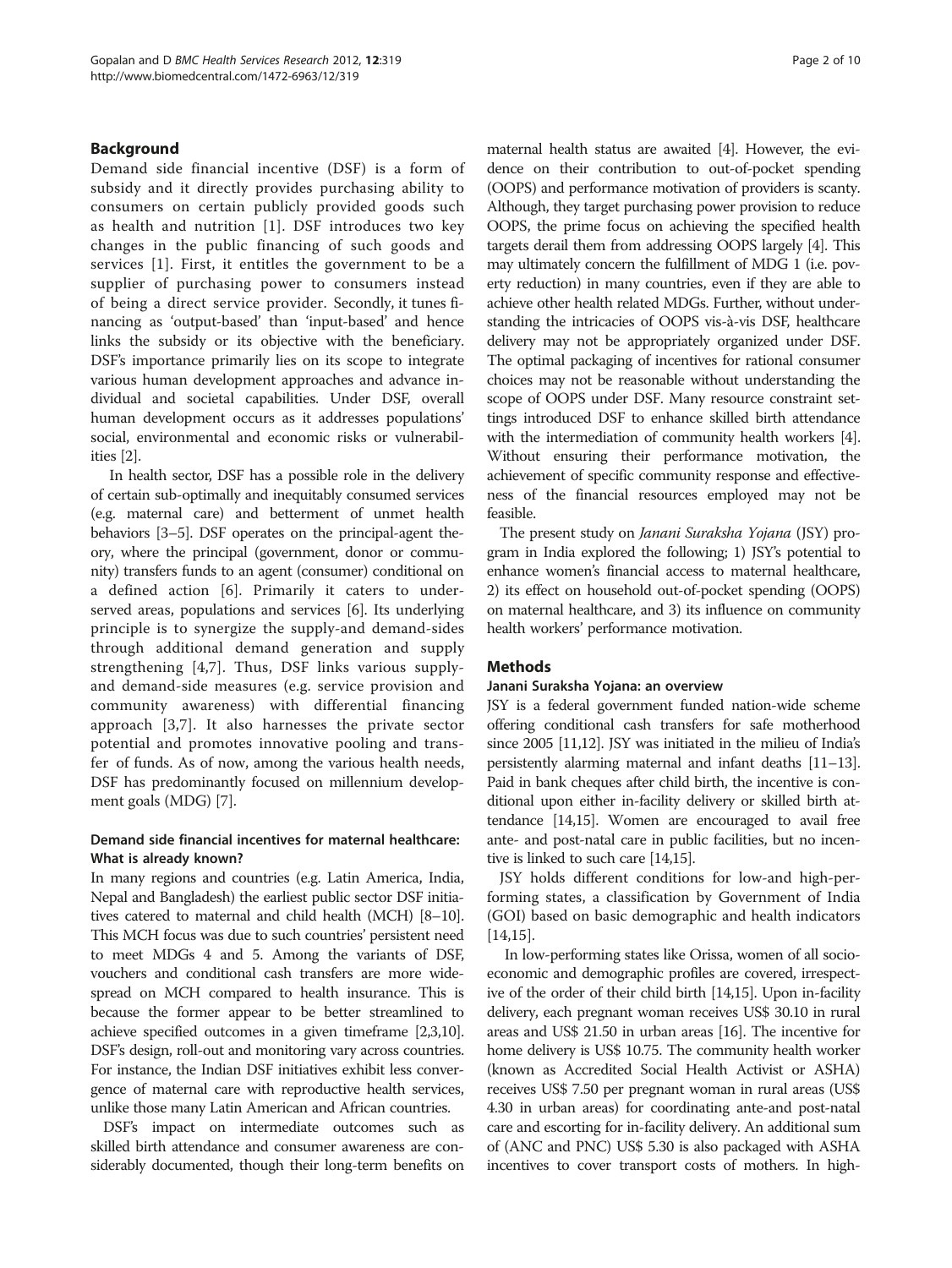performing states, JSY addresses only socio-economically backward women and each eligible woman receives US\$ 15.05 and 12.90 in rural and urban areas respectively [16].

The state governments manage the scheme and empanel healthcare providers, including the private ones, who fulfill certain eligibility criteria [[15,17\]](#page-9-0). JSY's annual financial allocation increased from US\$ 8.2 million to US\$ 266.8 million between 2005–06 and 2008–09. The number of beneficiaries increased from 0.73 million to 843 million, covering a third of the 26 million child births annually in India during the same period. For the same period, the operational cost per beneficiary had amplified from US\$11.24 to US\$ 31.65 [[17](#page-9-0)].

## Study setting and sampling

The study was performed in Orissa, a socio-economically backward state with 85% rural, 40% poor and 22% indigenous population [[18\]](#page-9-0). Maternal mortality ratio in Orissa is 540 per 100,000 live births (national average 301) and 39% of deliveries are institutional (national average 40.7%) [\[18](#page-9-0)]. The study settings were selected through a three-stage stratified random sampling. In the first stage, Orissa was selected among low-performing states. In the second stage, the districts of Gajapati, Nayagarh, and Mayurbhanj were chosen representing the administrative division of the state. Finally, a half of the rural and urban blocks from each district were included in the study, which together had 10% of Orissa's population.

#### Data collection

This study employed a 'mixed-methods design' and was carried out in the first half of 2010. The quantitative method was employed to review the Health Management Information System (HMIS) data. The qualitative methods consisted of focus group discussions (FGDs) with mothers (JSY beneficiaries) and ASHAs (JSY intermediaries). Further, there were key-informant interviews with the Ministry of Health (MoH) officials (JSY and healthcare providers). The study also reviewed some reports and policy pronouncements to validate the data gathered from HMIS, FGDs and interviews. The beneficiaries were identified with the help of ASHAs, women's groups and other community-based entities. The ASHAs were identified through the local MoH program officers.

## Review of documents and data sources

The indicators on maternal healthcare consumption (i.e. institutional deliveries, ANC and PNC) and outcomes (maternal deaths) from HMIS were compared before (2002–2004) and during the implementation (2005–2010) of JSY in the state. The review of other documents mentioned earlier helped to triangulate the study outcomes.

#### FGDs

Nineteen FGDs were conducted among 141 beneficiaries of JSY during the six months preceding the study. There were nine FGDs for 78 ASHAs. Discussions with mothers explored their understanding of JSY and its impact on rationalizing maternal healthcare choice, their approach towards skilled birth attendance, maternal healthcare seeking, OOPS and financial risk-protection. Discussions with ASHAs provided the information on their understanding of JSY, payment mechanisms, performance motivations, challenges on effective functioning of JSY and adequacy of financial risk-protection for mothers.

## Key informant interviews

Seven state, district and sub-district level MoH officials were interviewed on the functioning of JSY, challenges on its effective functioning and adequacy of financial risk-protection for mothers and financial incentives for ASHAs. The selected MoH officials were responsible for planning, implementation and monitoring of maternal and child health programs in the state.

#### Data analysis

Verbal informed consent was obtained from each respondent after describing the study objectives and the use of forthcoming information. There was no refusal or withdrawal from any of the participants approached for the study. Information was collected by locally-based researchers through pre-tested and semistructured guides in the local language *Odia*. The group discussions and interviews lasted between 30 and 45 minutes. Responses were audio-recorded, transcribed verbatim and translated to English. Data collection, coding and translation were supervised by two graduate researchers.

Emerging themes among the responses were coded, collated and analyzed by the first author to generate higher order generalizations through NVivo software. The thematic analysis of the responses was based on six categories; influence of JSY on the place of delivery; JSY's impact on OOPs; maternal healthcare seeking; performance motivations of ASHAs; determinants and outcomes of maternal healthcare cost; and the need to link JSY with other financial risk -protection measures. The data on maternal healthcare utilization from HMIS were entered into Microsoft Excel spreadsheet and its trends were analyzed in STATA software. Ethical approval was obtained from an Independent Ethics Committee in Bhubaneswar. It consisted of stakeholders from the Ministry of Health and Family Welfare, academia, civil society organizations and the community.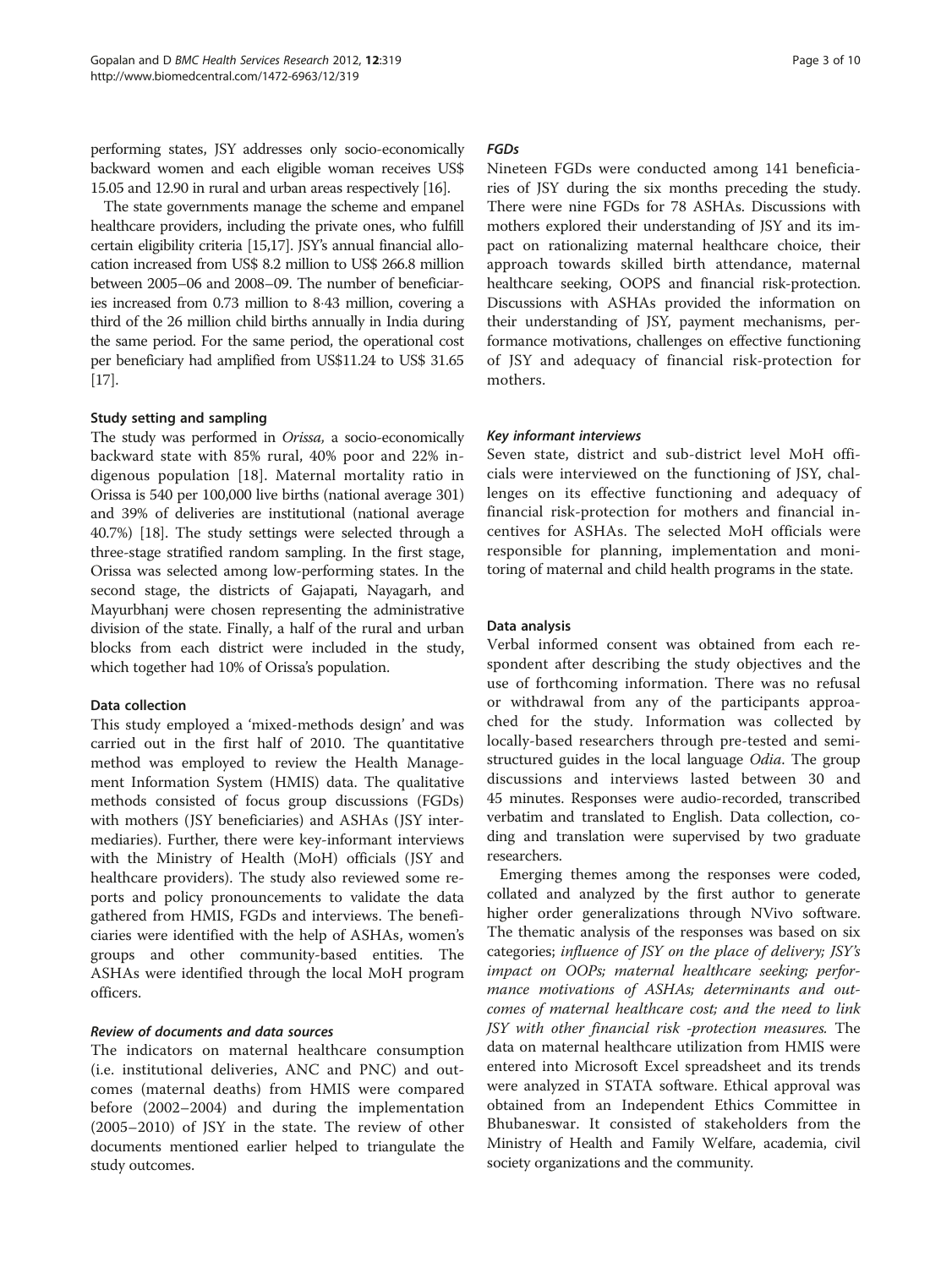#### Results

## Trend of institutional deliveries vis-à-vis JSY benefits in **Orissa**

During the JSY period (2005–2010), there has been a considerable improvement in maternal healthcare utilization (Table 1). The number of institutional deliveries grew at 20.3% annually (255,323 to 514,792). The number of pregnant women receiving ANC and PNC increased respectively at 8.4% (350,982 to 452,980) and 5.9% (241,980 to 313,456). During the pre-JSY period (2002–2004), institutional deliveries, ANC and PNC grew at 2.2% (149,341 to159,126), 4.8% (226,489 to259,376) and 0.9% (111, 257 to 241,980) respectively. Thus, JSY's possible positive net contribution to the spread of institutional deliveries, ANC and PNC was 18.1%, 3.6% and 5.0% respectively (without controlling for other contributing factors). The proportion of deliveries receiving JSY benefits increased from 3.7% (26,407) in 2005–06 to 87.3% (587,158) in 2009–10. About 12% (70,458 out of 587,158) of JSY beneficiaries had domiciliary childbirth in 2010. The C-section rate among the JSY beneficiaries was 3.8% (22,312). The proportionate increment in ANC and PNC were lesser than that of institutional deliveries during the JSY period (Figure [1](#page-4-0)).

## Experience and perceptions on JSY About the JSY beneficiaries

Among the 141 discussant mothers, about a half did not have any formal education and  $59.7\%$ ,  $(n = 84)$  were below the poverty line. There were  $65.3\%$  (n = 92) from socially backward communities and  $36.3\%$  (n = 51) in 15–23 age group. Some had first time child birth (23.9%,  $n = 33$ , while 44% ( $n = 62$ ) and 32% ( $n = 45$ ) were secondand third -time mothers respectively. Around 9%  $(n = 14)$ were second-time JSY beneficiaries,  $10\%$  (n = 14) had domiciliary child birth and none had adverse birth outcomes. There were 40% (25 out of 62) and 38% (17 out of 45) of second-time and third-time mothers respectively, who had institutional delivery without JSY benefits for the previous childbirth. Key background characteristics of mothers, ASHAs and MoH officials are given in Table [2](#page-4-0).

#### Influence of JSY on the place of delivery

According to the discussant mothers (93%) financial incentives motivated them and their households to opt for institutional deliveries. Both ASHAs (98%) and MoH (96%) officials also acknowledged JSY's potential to induce institutional deliveries. One-third of the mothers would have delivered at home in the absence of financial incentives. However, young, literate and first-time mothers would have still had in-facility delivery, particularly at government health centers, even without the incentives. This preference was due to better facilities in accredited health centers and the current non-availability of birth attendants in the community. Preference for institutional delivery was the least among those aged above 25 years and staying far away from secondary level hospitals. While validating these revelations from the secondary sources, we found that there is an increasing trend for skilled birth attendance in the state [[18\]](#page-9-0). Further, being far away from secondary hospitals reduce the probability of in-facility delivery [\[19](#page-9-0)].

I went to a government hospital for delivery as ASHA didi (sister) told me about the JSY incentives. [Mother, Nayagarh] Many mothers had hospitalized delivery due to JSY [ASHA, Mayurbhanj] I feel a drastic improvement in institutionalized delivery with JSY program [Medical Officer, Mayurbhanj]

#### Impact on out-of-pocket spending (OOPS)

Many mothers (96%) were concerned about them incurring huge OOPS on maternal care. The average cost of pregnancy and delivery care in rural Orissa was about US\$ 110 (US\$ 70 in urban areas). The JSY incentive was able to cover only 25.5% (14.3% in urban areas) of this cost. Rural mothers had to mobilize OOPS for the rest

|  |  |  | Table 1 Key maternal healthcare indicators pre- and during JSY in Orissa |  |  |
|--|--|--|--------------------------------------------------------------------------|--|--|
|--|--|--|--------------------------------------------------------------------------|--|--|

| Year    | Total No. of<br>deliveries* | <b>JSY</b> beneficiaries | Institutional<br>deliveries | At least<br>one ANC | At least<br>one PNC | Infant mortality rate<br>(per 1000 live births) | <b>Maternal mortality</b><br>ratio(per 100000 live births) |
|---------|-----------------------------|--------------------------|-----------------------------|---------------------|---------------------|-------------------------------------------------|------------------------------------------------------------|
| 2002-03 | 811.104                     | Not applicable           | 149,341(18.4)               | 226.489 (27.9)      | 111.257(13.7)       | 97                                              | 354                                                        |
| 2003-04 | 789,215                     | Not applicable           | 142.825(18.9)               | 243,125 (30.8)      | 113, 242 (14.3)     | 83                                              | 358                                                        |
| 2004-05 | 743.711                     | Not applicable           | 159.126 (21.3)              | 259.376 (35.1)      | 114.231 (15.4)      | 77                                              | 351                                                        |
| 2005-06 | 709,829                     | 26.407 (1.9)             | 255.323 (36.0)              | 350.982 (49.5)      | 241.980 (34.1)      | 75                                              | 348                                                        |
| 2006-07 | 772,736                     | 227.204 (29.4)           | 357661 (46.3)               | 378.902 (49.0)      | 265.324 (37.4)      | 71                                              | 341                                                        |
| 2007-08 | 701,215                     | 490.657 (70.0)           | 440.234 (62.8)              | 401,196 (57.2)      | 283.556 (40.4)      | 62                                              | 335                                                        |
| 2008-09 | 711,501                     | 506.879 (71.2)           | 504.823 (71.0)              | 412.910 (58.0)      | 299.891 (42.2)      | 57                                              | 321                                                        |
| 2009-10 | 672,585                     | 587.158 (87.3)           | 514.792 (76.5)              | 452,980 (67.3)      | 313.456 (46.6)      | 53                                              | 303                                                        |

Source: Health Management Information System Government of Orissa.

\* Figures in parentheses are percentages to total number of deliveries.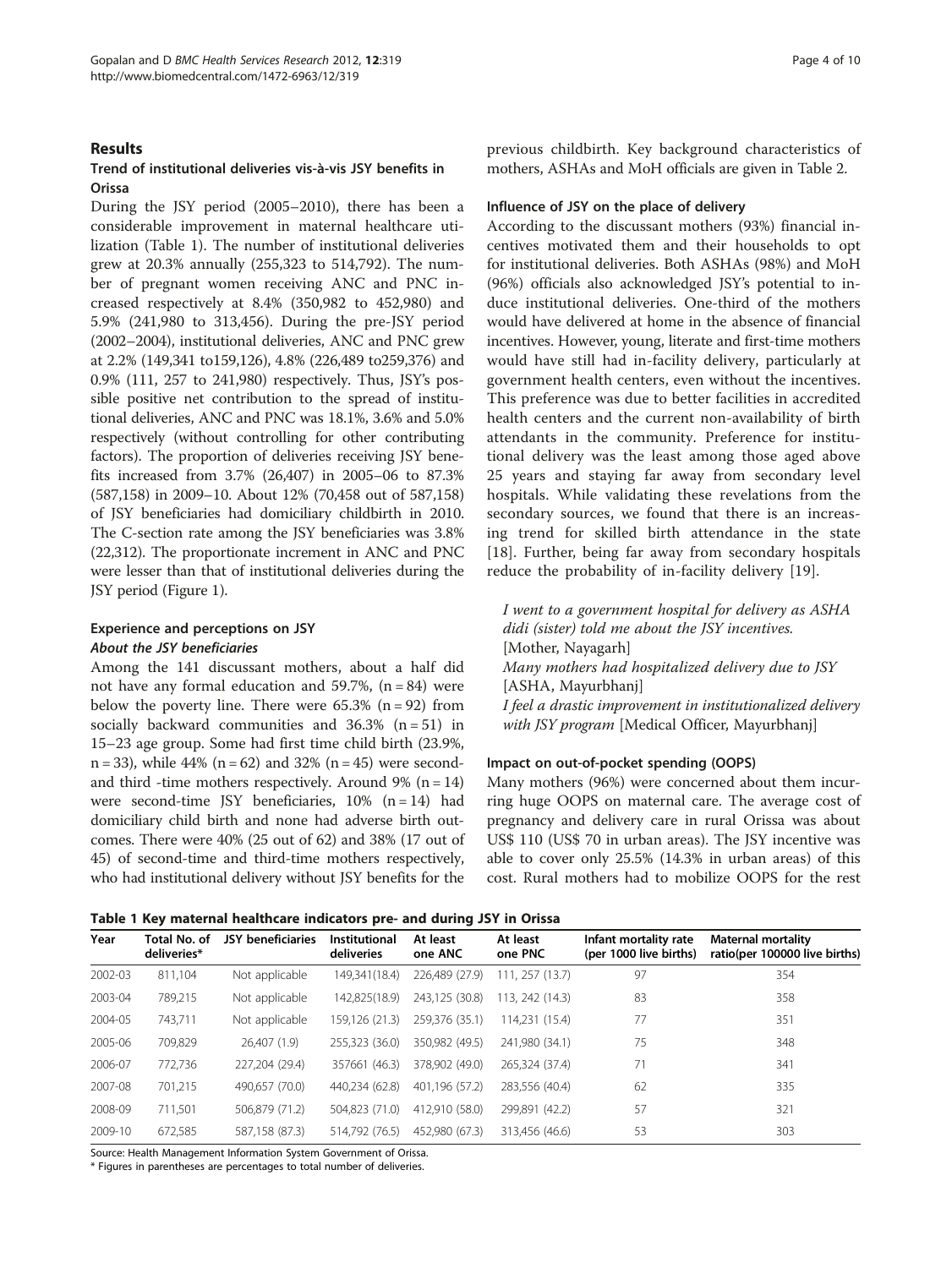<span id="page-4-0"></span>

US\$ 80 (US\$ 48 in urban areas). Many households approached pregnancy as a family event and mobilized resources on behalf of the women. Some women themselves looked for resources to finance their cost of child birth. Since the cost often exceeded the households' ability-to-pay, they covered it through some distress coping measures such as unorganized loans and sale of hard-earned assets. Since the JSY incentive was received after the delivery, it could not prevent the need for raising short-term loans. After receiving the reimbursement, they were able to pay back at least a portion of their loans. A household survey in the state also observed that around 25% of households mobilized resources for maternal care through hardship means [\[20\]](#page-9-0).

## I spent at least one year's household income on pregnancy care. [Mother, Gajapati] Our major constraint is that we do not have liquid cash with us when we need. [Mother, Nayagarh]

A comparison of OOPS demonstrates that it was higher for institutional deliveries supported by JSY than domiciliary deliveries and non-JSY supported institutional deliveries (Figure [2\)](#page-5-0). For instance, OOPS for mothers with domiciliary delivery was US\$32 and US\$29 in rural and urban areas respectively. It was US\$35 for some rural mothers (US\$ 29 in urban areas) for their previous institutionalized child birth during the last two years without JSY support.

### Table 2 Background characteristics of the study participants

| <b>Characteristics</b>    | No of participants | Mean age (range) | Mean years of<br>schooling (range) | Social community<br>(backward/forward) | <b>Poverty status</b><br>(BPL/APL) |
|---------------------------|--------------------|------------------|------------------------------------|----------------------------------------|------------------------------------|
| Focus group discussions   |                    |                  |                                    |                                        |                                    |
| Mothers groups $(n = 17)$ | 141                | $24(15-35)$      | $02(0-9)$                          | 92/49                                  | 84/57                              |
| ASHA's groups $(n = 11)$  | 78                 | $32(25 - 40)$    | $08(6-9)$                          | 52/26                                  | 56/22                              |
| Key-informant interviews  |                    |                  |                                    |                                        |                                    |
| MoH officials             | 07                 | $33(24 - 51)$    | $15(14-20)$                        | 2/5                                    | 0/5                                |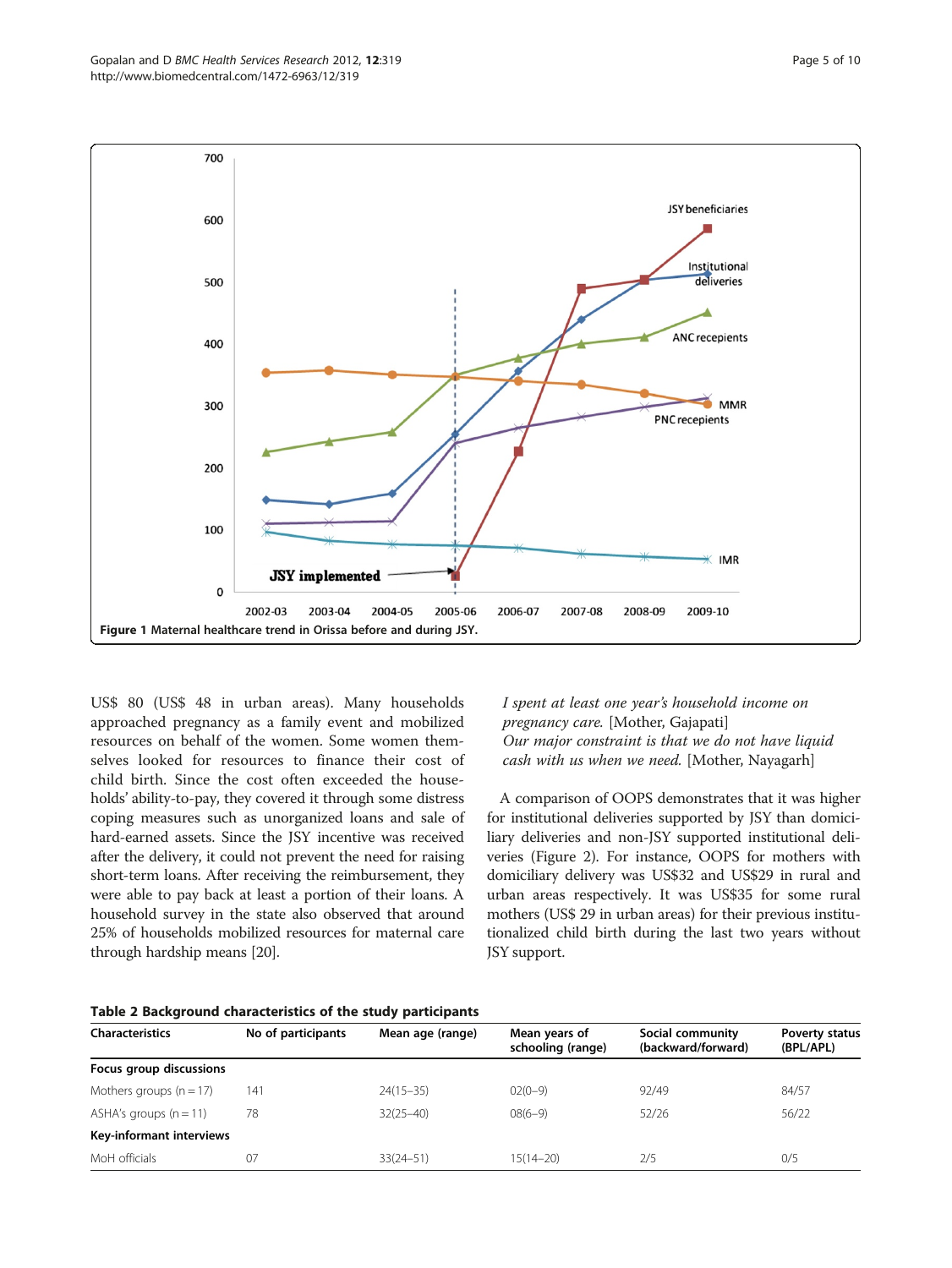<span id="page-5-0"></span>

## Maternal healthcare cost - decomposition, determinants and outcomes

A decomposition of the reported cost highlights that around 45% (US\$45.5/110 in rural and US\$30/70 in urban areas) was incurred during the ANC period and the rest during the delivery. A few had to spend 5% of their total cost on PNC. Even though the public healthcare system provided free ANC and PNC, women largely incurred OOPS in this regard. Some public providers directed many women to purchase vitamin syrups from private pharmacies. They also prescribed vitamin syrups (some upon demand by mothers), each costing US\$ 3–5. The reported cost of care was 12.3% higher in private institutions (ANC 8.1%, delivery 4.2%) than in public institutions. The largest cost difference was observed on diagnosis (12% to 18%) followed by consultation fee (11.1% to 16%). Other sources also indicated that the cost of care on maternal care in Orissa was more in the private sector (Rs.3487), than that of the public sector (Rs.1494) [[13\]](#page-9-0).

I went to the private clinic for ANC and it costed me around half of my total pregnancy related expenses. [Mother, Mayurbhanj] My ANC was in a public hospital, but I purchased vitamin syrups costing more than Rs.120 (US\$2.58) from a medicine store upon my request. [Mother, Gajapati]

Another dimension of OOPS was on medicines and supplies during the time of delivery in public hospitals. The MoH officials were concerned about these additional expenses, though they expressed helplessness to overcome such system constraints. Some women expressed the inevitability to spend on transportation and it was more than what they received as incentive. These huge transport costs occurred in order to commute to an accredited facility despite the availability of facilities nearby. In the absence of incentives, women would have preferred to go to those non-accredited hospitals as they had faith on the providers over there.

Many women have to spend on sutures, antibiotics etc. But, we are not able to do anything to overcome this. [Medical Officer, Mayurbhanj] I spent Rs.300 (US\$6.45) on a truck to go to the hospital where JSY benefits were available and it was more than what I have received. [Mother, Gajapati]

About 40% of the JSY incentive was given back to the providers as 'informal payments', particularly in, but not limited to the public sector. Some mothers were concerned about ASHAs asking for incentives without providing sufficient support. In short, the financial incentives could not prevent irrational prescription practices, OOPS on supplies during delivery, and informal payments.

Some providers at the primary health center behaved as if I was accepting their mercy and they were giving me some benefits through JSY incentives. [Mother, Mayurbhanj] I paid more this time to the primary health center staff than my first delivery, when I did not receive JSY benefits. [Mother, Gajapati] ASHA didi told me to report that she had escorted me to the hospital. But I was surprised, because she did not do so. [Mother, Mayurbhanj] ASHA didi asked me a share on transportation reimbursement, though what I received was lesser than my actual spending. [Mother, Nayagarh]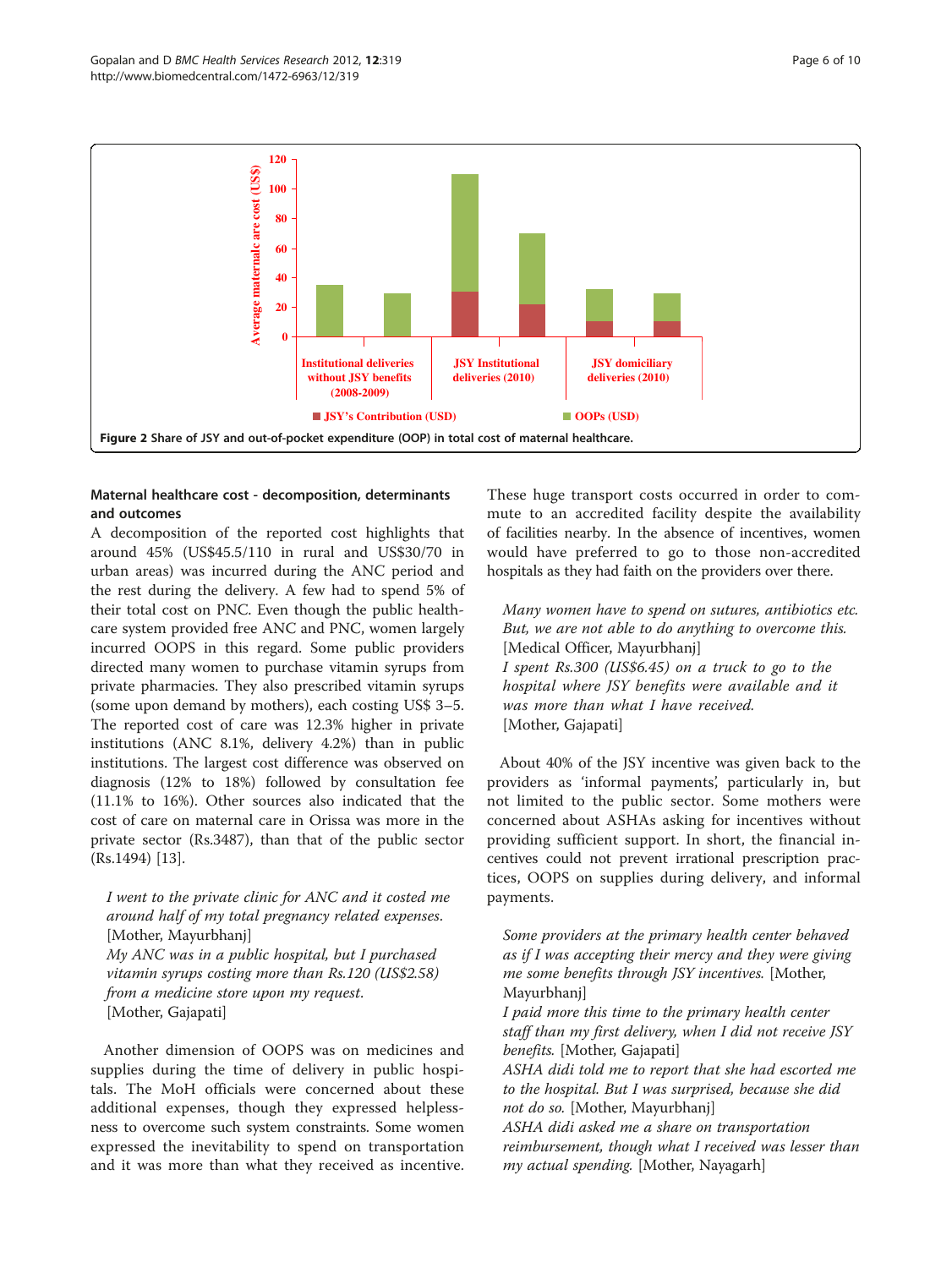## Effect on maternal healthcare awareness, healthcare consumption and health seeking

The majority of women (irrespective of age and education) were not aware of the appropriate maternal healthcare requirements. They preferred institutional delivery or skilled birth attendance to comprehensive maternal healthcare. Only 23% (32 out of 141) had at least two ANC and PNC visits. Among the domiciliary deliveries with JSY benefits, three-fourth received at least one ANC. Women did not perceive maternal care or its entitlement as a right nor had adequate awareness on the whole objectives of JSY. Though public institutions catered to over 75% (95 out of 127) of the institutional deliveries, private institutions serviced over 65% (94 out of 141) of ANC.

Women did not differentiate the quality of care they received between the public and private hospitals as both had different merits and demerits of their own. They were more appreciative of the staff behavior and the status of supplies at the private hospitals. On the contrary, they felt the infrastructure status and drug efficacy to be the same in both the sectors.

I think JSY aims at hospitalized delivery, as it is safer, if any complication arises during delivery. [Mother, Nayagarh] I only prefer ante natal care as the child will not have any complications even if post natal care is omitted. [Mother, Mayurbhanj] I did not have post natal care, as the chances of

complications were less after delivery.

[Mother, Gajapati]

I am happy that the Government at least gives us an opportunity to have institutionalized delivery. So, we should be obliged to adhere to the norms of JSY. [Mother, Nayagarh]

## Performance motivations of community health workers (or ASHAs)

The CHWs, on an average spent five to six days in hospitals when mothers required C-sections. Otherwise, they spent 40 to 60 hours (60–80 hours in remote areas) for each mother during the entire maternity period. Linking remuneration with the conduct of each activity motivated ASHAs on their designated duties. ASHAs were satisfied on mothers' attitude towards them. However, supply-side constraints such as lack of transportation and non-timely availability of JSY cards de-motivated their performance, besides affecting community's confidence on them. In addition to their time, ASHAs also spent money on mothers' food and medicines limiting their actual incentive to US\$ 2–4 instead of the earmarked US\$ 7.50. Despite this, ASHAs were proud of their moral responsibilities on supporting mothers. In order to serve the mothers better, they desired to receive more on-the-job training, supportive supervision and systematic capacity development.

I am forced to perform each activity, otherwise I will not get the provisioned incentives. [ASHA, Gajapati] How can we be heartless when we deal with pregnant mothers, who are our own sisters from the village? [ASHA Mayurbhanj]

I do spend from my purse on mother's food and medicines at hospitals, but I often get lesser than what I spend. [ASHA, Nayagarh]

My knowledge and performance will be improved with further training on work and capacity development activities. I also need regular supervision and on-thejob support. [ASHA, Mayurbhanj]

## Need to link JSY with other financial risk -protection measures

Women were largely concerned about OOPS on maternal healthcare. Yet, they were happy to receive JSY incentive as it reduced their financial burden to some extent. They were more appreciative of the 'direct' financial incentives under JSY than the 'indirect' financial risk- protection measures offered by other alternative health financing schemes. In one of the districts, the study had specifically explored about the Rashtriya Swasthya Bima Yojana (RSBY), a government scheme providing health insurance coverage for the poor [\[21\]](#page-9-0). Those who received both RSBY and JSY benefits were appreciative of their combined role in reducing OOPS. Among the three options such as free care, JSY alone, and a combination of JSY and other measures (e.g. RSBY), women preferred the third option. This preference was mainly due to their experience of incurring fresh OOPS through incentives such as JSY. Further, they had also perceived that the free care option too could induce OOPS of some kind.

I like to receive JSY benefits as it is an incentive for us, if we deliver in a hospital. [Mother, Gajapati] I want to have both JSY and any other scheme, because JSY is a financial incentive and other measures might help us to reduce instant spending from our side. [Mother, Mayurbhanj] I am not able to believe a situation of free care. We every time have to spend on many things. People say that government hospitals are meant for poor people, but we never get absolutely free care. [Mother, Gajapati]

ASHAs did not support integrating various incentive schemes (e.g. RSBY and JSY) since they were skeptical about the reporting and monitoring procedures. They preferred separate activity-based incentives under both schemes. MoH officials appreciated combining demand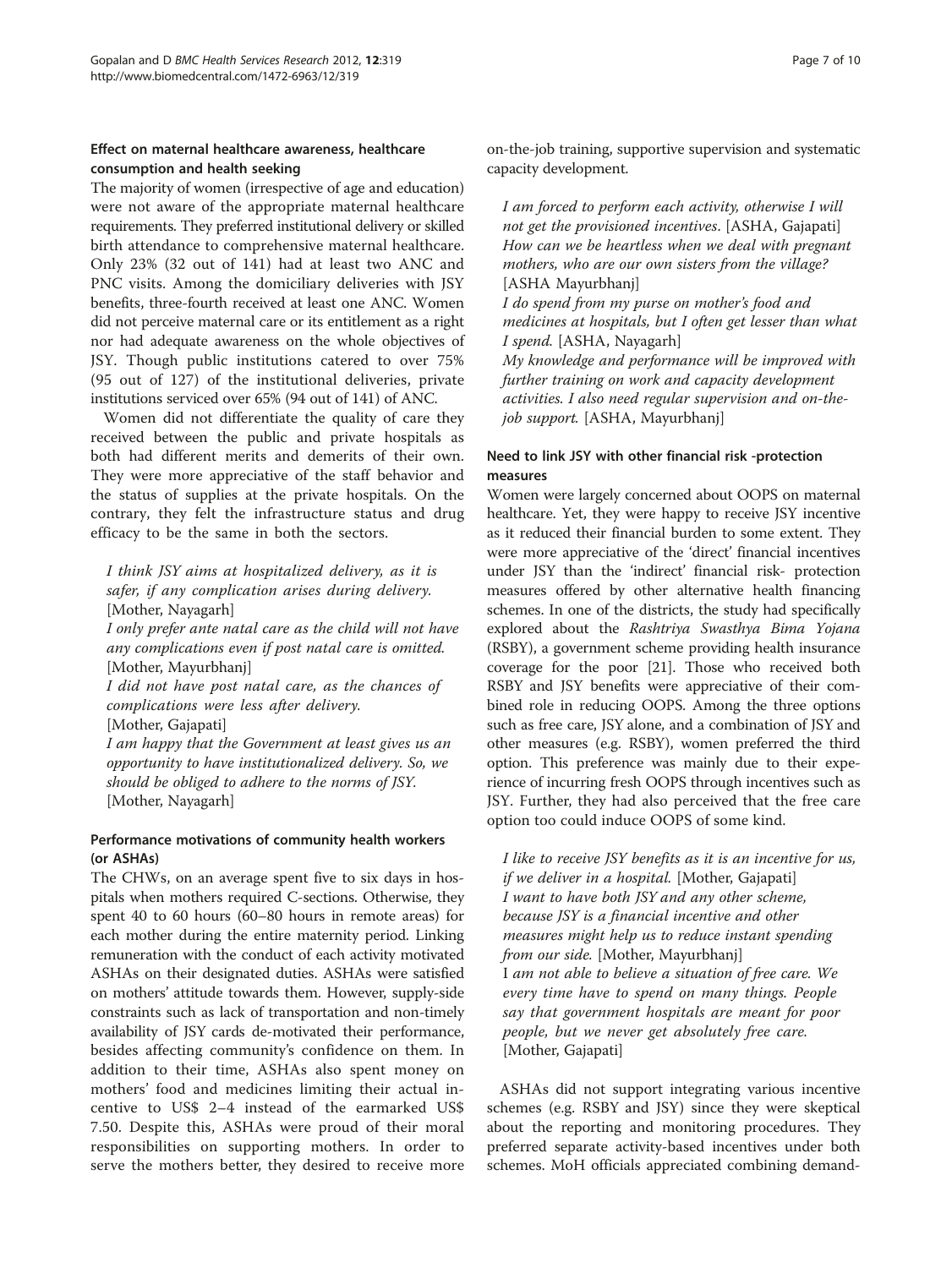and supply-side measures to meet the increased demand brought in by demand-side boosters. However, they were cynical on integrating JSY with other measures as it might negate the gains achieved so far on institutionalizing childbirths. They wanted to enhance ASHA's incentives, but were against providing ASHAs a permanent employment as it could reduce their performance motivation. They urged for enhancing mother's financial incentives to meet the additional expenses incur during hospitalization.

I find it difficult to understand how the reporting and monitoring will be if we integrate different incentive schemes for mothers. [CHW, Mayurbhanj] I prefer to have activity-based incentives under each scheme than combining the incentives.

[CHW, Gajapati]

JSY could uptake institutional delivery; an integration of different schemes might undermine the role of JSY. [Medical Officer, Gajapati]

It is wise to increase the financial incentives of both mothers and ASHAs. But, giving a permanent cadre to ASHAs might reduce their performance motivations. [Medical Officer, Nayagarh]

## **Discussion**

Demand side financing through the JSY scheme could enhance access to and utilization of maternal healthcare services. JSY's contribution was evident in increased skilled birth attendance, ANC, PNC, and a partial financial risk-protection. The gains in institutionalization of deliveries are far greater than those of ANC and PNC, indicating the limited role of JSY in comprehensively addressing the maternal care needs. This could be due to the linking of entire incentives with in-facility delivery or skilled birth attendance than individually for each aspect of maternal care.

For a sustained improvement in maternal and child health, a comprehensive maternal care integrating its multiple aspects (e.g. health education, nutrition, ANC and PNC) will be required [\[22\]](#page-9-0). The non-encouraging trend of maternal deaths compared to infant deaths also highlights the relevance of post-partum care, as substantial share of maternal deaths might occur around the post-partum period [\[22,23\]](#page-9-0). Since DSF can motivate behavior change, their initiation, design, roll-out and evaluation need to be carefully planned to induce appropriate and rational health-seeking behaviors [[4\]](#page-9-0).

## Demand creation and supply strengthening

DSF is a way to translate healthcare needs into demand for health services [[5\]](#page-9-0). In the presence of adequeate capacity, creation of additional demand can ensure effective service utilization [[24](#page-9-0)].On the contrary, if there are

supply constraints, quality of care might be compromised and further, providers and consumers may not be motivated on rational behaviors [\[8\]](#page-9-0). There are examples from Nepal demonstrating that private sector was excessively utilized as the public system faced systemic limitations [[8](#page-9-0)]. Under the JSY scheme, the synergy between the demandand supply-sides is enhanced through the intermediary or link-worker role of ASHAs. ASHAs also tried to neutralize the supply constraints by externally purchasing the supplies, which were unavailable at facilities for mothers during childbirth. However, this is not a sustainable solution as it might affect their performance motivation in the long run. Hence, supply-side strengthening is a necessary precondition for any demand-side incentive to produce desirable results.

## Is demand side incentive an appropriate financial riskprotection mechanism for maternal care?

A DSF scheme like JSY is not designed to pool financial risks [\[24](#page-9-0)]. While inducing a specific behavior change, it can trigger fresh OOPS and deepen household financial crisis. The financial catastrophe arises when financial access or risk-protection is not ensured otherwise for those who are exposed to the first-time institutionalized care and those who do not have adequate purchasing power. It is worth noting that JSY-supported institutional deliveries incurred more OOPS than domiciliary child birth and non-JSY supported institutional deliveries. If fresh OOPS fetch substantial health benefits and are not deepening the financial crisis of the payer, they might be justifiable. However, in this study, we do not have evidence in this regard to justify the presence of fresh OOPS.

The extent of OOPS largely depends on the design of the incentives, conditionality, provider and consumer accountability and service delivery status [[25](#page-9-0)]. For instance, the use of a designated health facility was a JSY requirement. Though many non-designated facilities were available nearby, women incurred considerable OOPS to reach out to far off designated health facilities. Further, mothers and ASHAs spent privately on supplies due to systemic constraints. The consumer accountability also mattered as without realizing the real benefits of institutionalized childbirth, mothers preferred it over home delivery. This preference was owing to their realization that in-facility deliveries carried more financial incentives than home-based skilled-birth attendance.

Another concern was the lack of provider accountability leading to substantial OOPS in terms of informal payments. One of the reasons behind this perverse behavior could be lack of adequate incentives for them [[25\]](#page-9-0). Many Latin American and Turkish DSF initiatives also had reported that adequate provider incentives were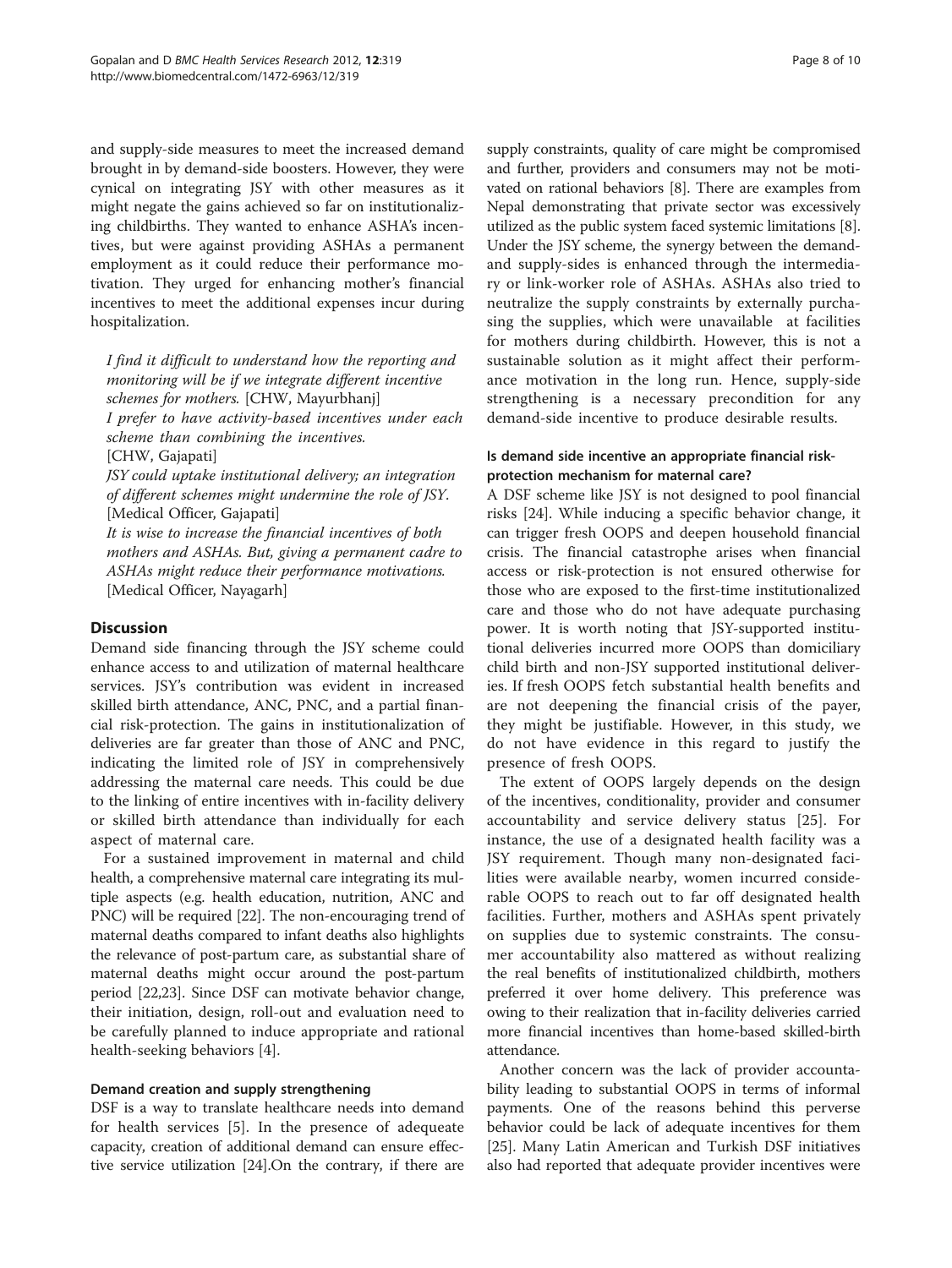essential to ensure optimum provider accountability [[25\]](#page-9-0).Without proper provider behavior, it will be difficult to inculcate necessary consumer awareness and a sense of entitlement.

Financial incentives induce a particular behavioral change and improve awareness on health seeking. Having gained awareness, people's compliance to the changed behavior is likely to be higher for discrete healthcare choices, especially for child birth (more of a household event) [[6](#page-9-0)]. Therefore, there would be fairly increased demand for skilled birth attendance in future. However, it should be ensured that financial incentives for behavior changes are not inducing deeper OOPS and financial catastrophe. If women face substantial transport costs and informal payments, it may be wise considering cost-effective and safe home-based deliveries with skilled birth attendance [[26,27](#page-9-0)]. The considerable presence of home deliveries among the respondents justifies this transportation constraints. Many home-based maternal care models exist and JSY can promote some of them [[27,28](#page-9-0)].

#### Harmonization of financial assistance measures

Many Latin American countries could demonstrat that financial incentives can be full-fledged and substantial to comprehensively cover various health aspects under a particular health goal (e.g. MDG 5) [\[28\]](#page-9-0). For JSY, it might be essential to integrate with other financial risk-protection or social assistance measures as Brazil and Nicaragua had demonstrated [\[29,30\]](#page-9-0). For instance, integration with health insurance might enable covering with careful planning the hospital costs fairly and improve consumer choices and provider accountability [[25](#page-9-0)]. However, a federal structure like India with multiple ministries handling social assistance has to ensure a unified coordination [[29](#page-9-0)]. A social assistance approach may enable DSF to uphold more sense of 'right to maternal healthcare' than a mere tight and conditional approach [\[31,32](#page-9-0)]. Currently, one Indian initiative namely Muthulakshmi Reddy Scheme comprehensively addresses 'maternal care' by incorporating nutritional aspects. However, the provision of cash transfer after childbirth makes this scheme unfit to track each outcome [\[33\]](#page-9-0).A provision of fixed sum or pumping money, rather than objective based transfer to women may not achieve the expected results. This is certainly because of the households' alternative needs, prioritization and gender power structure [[34,35](#page-9-0)].

## Community health worker model for incentivized maternal healthcare

India brings in an encouraging model on community health workers as grass roots level change makers for healthcare. The optimum level of compensation for such a voluntary cadre is still debatable. We observed that the volunteers with activity-based financial incentives

and service delivery improvements can enhance community health awareness and service utilization. However, maintaining optimum performance motivation for such volunteers especially through adequate remuneration, supervision, capacity development and monitoring is an emerging need [\[36,37](#page-9-0)]. This requirement was evident in a fewer cases where ASHAs demanded for remuneration without real performances. As pointed out by the stakeholders, their performance might be less-optimal, if given a permanent cadre or being asked to perform nonincentivized activities. A democratic revision of their incentives may be worth maintaining their motivations. While fixing up incentives, the time spent on processes also needs to considered than the end activity alone.

#### Strengths and limitations of the study

This was one of the unique attempts to look at the financial risk-protection and financial access to healthcare under demand side financing. As applicable to the qualitative research methods, our study might not have wider implications beyond the study context. Though we looked at the secular trend of maternal healthcare consumption, the study design did not allow us to consider the factors attributable to it other than JSY. There was scope for recall bias while exploring the OOPs on child birth without JSY benefits. However, considering the universality of the program and its extent, the findings add to the rare global evidence base on DSFs. The recommendations might carry special value for the design and implementation of DSFs in similar LMIC settings. We also validated the healthcare costs and financial catastrophe on maternal care from other sources in the study settings.

#### Conclusion

The Indian version of the DSF incentive appears to have enhanced financial access to and utilization of maternal healthcare, particularly institutional deliveries. The presence of financial risk-protection in JSY-supported childbirth was partial. It did not adequately link institutional delivery with ANC and PNC. Similarly, the knowledge transfer on maternal healthcare was limited and lopsided due to which fresh out-of-pocket spending was triggered by this incentive. An integration of JSY with similar social or financial risk-protection measures is likely to provide comprehensive financial risk- protection. Such an integrated approach would also enable addressing maternal health beyond 'maternal healthcare', upholding awareness on maternal health entitlements and ensuring sustainability through pooled resources.

#### Competing interests

The views expressed in this paper are solely those of the authors and not of their organizations.